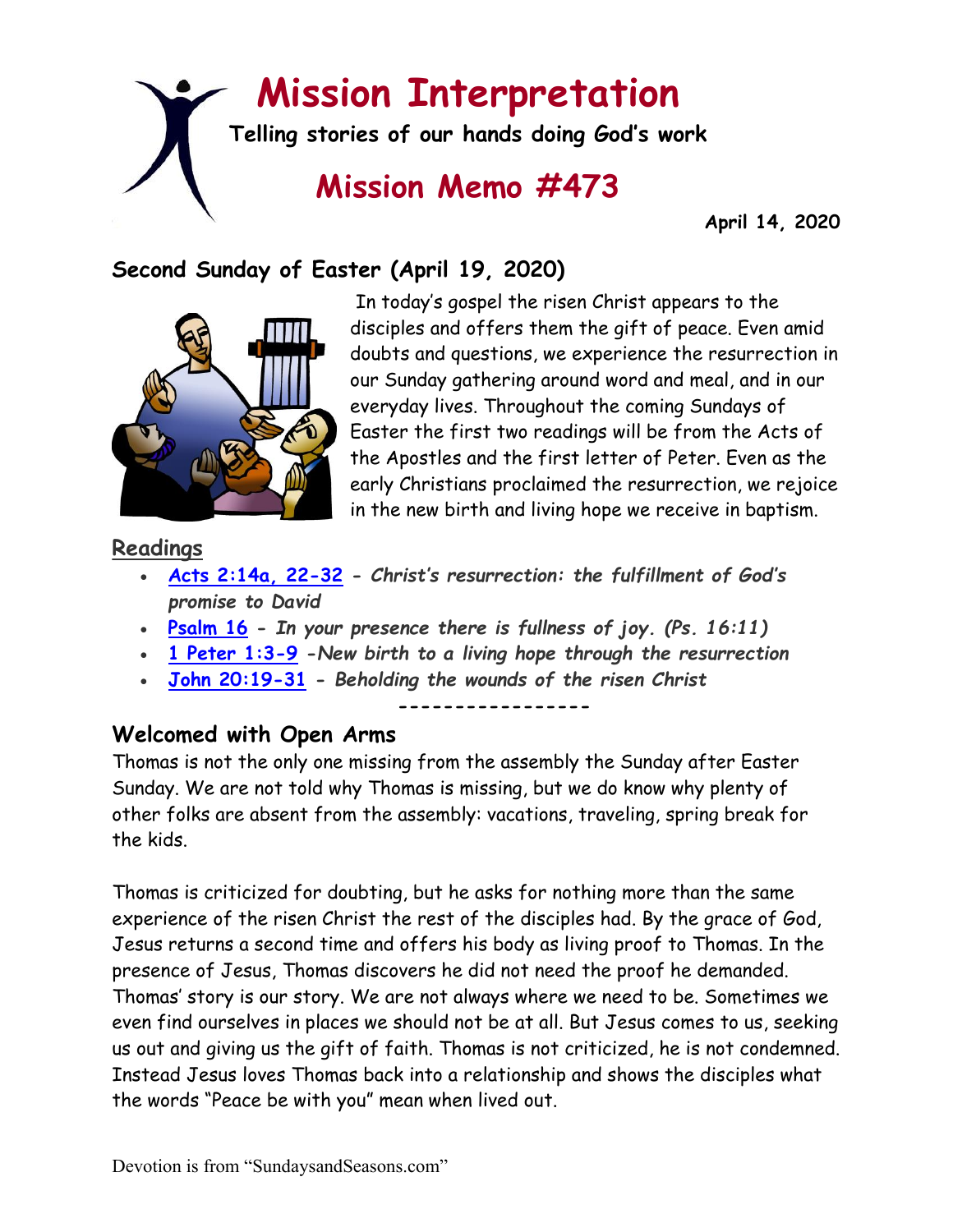The resurrection promise can be heard through Peter's powerful preaching in the reading from Acts as well. Jesus will triumph over death. Peter points to Jesus' death on the cross, but what of the little ways we die? The loss of relationships, the ending of friendships, the pain of being alone and left out, the despair of losing a job, the doubt that comes on the heels of a negative diagnosis. Jesus comes to bring a holy peace and resurrection into the world in these times as well. This Sunday is an opportunity to proclaim the power of the resurrection and the grace of God, who welcomes Thomas with open arms..

-----------------------------------------

#### **Bishop Eaton issues Earth Day message**

*Sin and captivity, manifest in threats to the environment, are not the last word. God addresses our predicament with gifts of 'forgiveness of sins, life, and salvation' (Luther,* Small Catechism*). By the cross and resurrection of Jesus Christ, God frees us from our sin and captivity, and empowers us to be loving servants to creation.*



—ELCA social statement *Caring for Creation: Vision, Hope, and Justice,* p. 5

As I work from home at our dining room table, I look out the front window and see the wildlife at my husband's feeders. God created such beautiful creatures. As Christians we are guided by the promise expressed in our social statement that we are empowered "to be loving servants to creation." It is our duty to care for God's earth.

Established in 1970, Earth Day launched the modern environmental movement, spurring development of landmark policies for a creation in crisis and defining a path toward a more sustainable planet. In this 50th anniversary year, under the theme "Climate Action," the Evangelical Lutheran Church in America is joining the [Earth Day Network](https://www.earthday.org/earth-day-2020/) as a featured faith partner. This partnership expresses our deep love for God's creation and a Lutheran understanding of our profound responsibility for it. The social statement describes our commitment this way:

Humans, in service to God, have special roles on behalf of the whole of creation. Made in the image of God, we are called to care for the earth as God cares for the earth. God's command to have dominion and subdue the earth is not a license to dominate and exploit. … [It] should reflect God's way of ruling as a shepherd king who takes the form of a servant (Philippians 2:7), wearing a crown of thorns (*Caring for Creation*, pp. 2-3). **[\(MORE\)](https://www.elca.org/News-and-Events/8034)**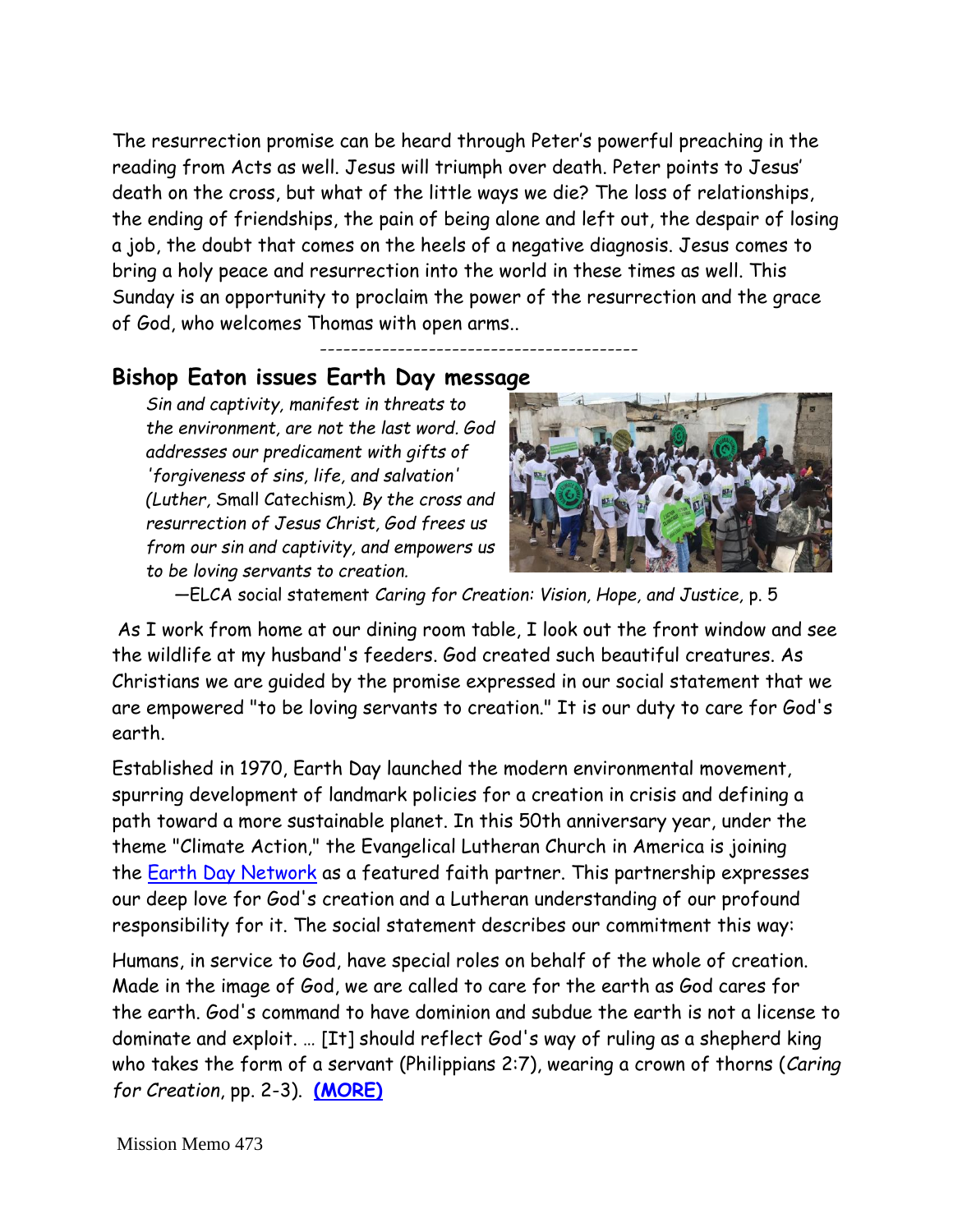## **ELCA Church Council approves special COVID-19 fundraising appeal**

Responding to the wide-ranging impact of the COVID-19 pandemic on ministries of the Evangelical Lutheran Church in America (ELCA), the ELCA Church Council approved a special fundraising appeal during a teleconference meeting that convened April 8. This fundraising effort of the ELCA will support congregations, synods, relief and development, global mission and affiliated ministries that have been negatively impacted by the pandemic.

The council also requested that the relevant churchwide organization units and offices provide periodic reports on the appeal to the executive committee and anticipate a recommendation for a timeline on the completion of the appeal.

In other action, the council authorized the churchwide organization to submit an application for a Paycheck Protection Program loan under the CARES (Coronavirus Aid, Relief, and Economic Security) Act. The council requested that the Office of the Treasurer provide monthly meetings of the Executive Committee with updates on the status, usage and forgiveness of the loan and on compliance with the liquidity provisions.

## **Coronavirus Disease 2019 - Our Lutheran Disaster Response (LDR) The situation:**

Coronavirus disease 2019 (COVID-19), a new respiratory infection, has been declared a pandemic by the World Health Organization (WHO). So far, more than 1.2 million people around the world have tested positive for COVID-19, and more than 70,000 people have died, according to WHO.

#### **Our response:**

Lutheran Disaster Response (LDR) is responding to this pandemic here in the United States and around the world, including:

- Across the United States, LDR is providing support for ELCA World Hunger's Daily Bread grants, which are supporting congregational feeding ministries as they do the critical work of providing those who are in need in their communities with food.
- In New Orleans, LDR is aiding the expansion of Bethlehem Lutheran Church's community meal program, which targets the at-risk population who are impacted at this time.
- In Southern California, LDR is supporting Care Connection Network, a social ministry organization, to serve older adults and people who are home bound by delivering food and essential supplies, in collaboration with congregations in the Pacifica Synod.
- In China, we helped provide medical supplies including ventilators, protective face shields, disposable gloves and more, as well as daily necessities such as food.
- In Italy, through the ELCA's companion church, the Chiesa Evangelica Luterana in Italia, LDR is providing Betania Evangelical Hospital in Naples, Italy, with support and medical gear and supplies.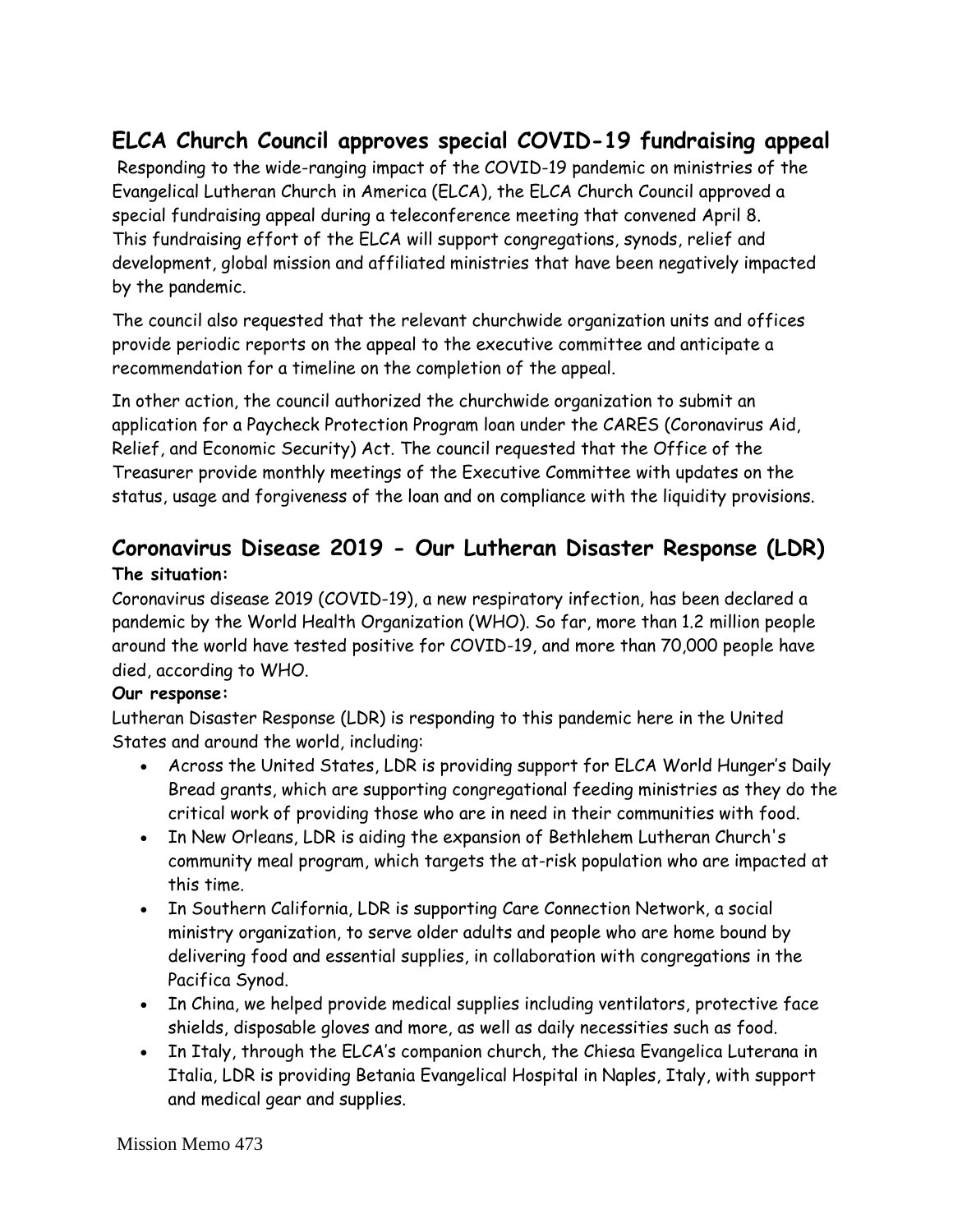- In Palestine, LDR is working with the Evangelical Lutheran Church in Jerusalem and the Holy Land to provide food and necessities to families whose livelihoods have been impacted.
- In Sierra Leone, we are supporting the Evangelical Lutheran Church in Sierra Leone so the church can participate in a national response plan with the government.
- LDR is also working with the Lutheran World Federation and the ACT Alliance to support their global responses.

As the situation develops, LDR will continue to be in communication with companions and partners at home and abroad to assess the needs and provide support. We anticipate this public health crisis will escalate in coming weeks and will affect many more people, particularly those who are most vulnerable in our communities. Here in the U.S., we stand ready to work with Lutheran social service organizations affiliated with LDR and with ELCA synods to address the needs of those impacted.

#### **What you can do:**

#### **Pray**

Please pray for our nation and the world as we face uncertainties. May God's healing presence bring peace and hope in this time of need. Pray that God will deliver comfort to those who mourn the loss of loved ones and strength to those who are working diligently to care for affected communities. [For more prayer suggestions, click here.](https://download.elca.org/ELCA%20Resource%20Repository/Prayers_for_Times_of_Public_Health_Concerns_COVID-19.pdf)

#### **Give**

Gifts to Lutheran Disaster Response's general account enable us to respond quickly whenever and wherever disaster strikes. [Give now.](https://community.elca.org/lutherandisasterresponse)

#### **Connect:**

To learn more about the situation and the ELCA's response:

- Sign up to receive Lutheran Disaster Response [alerts.](http://listserv.elca.org/cgi-bin/wa.exe?SUBED1=DISASTER&A=1)
- Check the Lutheran Disaster Response [blog.](http://blogs.elca.org/disasterresponse/)
- Like Lutheran Disaster Response on [Facebook](https://www.facebook.com/ELCALDR) and follow @ELCALDR on [Twitter.](https://twitter.com/elcaldr)

It should be noted that while COVID is a current disaster to be addressed, LDR continues to stay and provide ongoing assistance to those in need in many other places. [Learn more.](https://www.elca.org/Our-Work/Relief-and-Development/Lutheran-Disaster-Response/How-We-Work)

| • U.S. Tornadoes                        | U.S. Wildfires                            |
|-----------------------------------------|-------------------------------------------|
| . U.S. Flooding                         | 2019 Hurricane Response                   |
| • Cyclone Idai                          | Indonesia Earthquake and Tsunami          |
| • South Sudan Relief                    | Africa Drought                            |
| • Middle East and Europe Refugee Crisis | <b>AMMPARO: Protecting Migrant Minors</b> |
|                                         |                                           |

#### **NGOs call for urgent action for the most vulnerable**

NOTE: In spite of the current COVID-19 pandemic, the Trump Administration continues to withhold humanitarian aid for the Palestinians that has been approved.

(LWI) – The Lutheran World Federation (LWF) urges the government of the United States of America (USA) to "restart critical humanitarian and development programs

Mission Memo 473